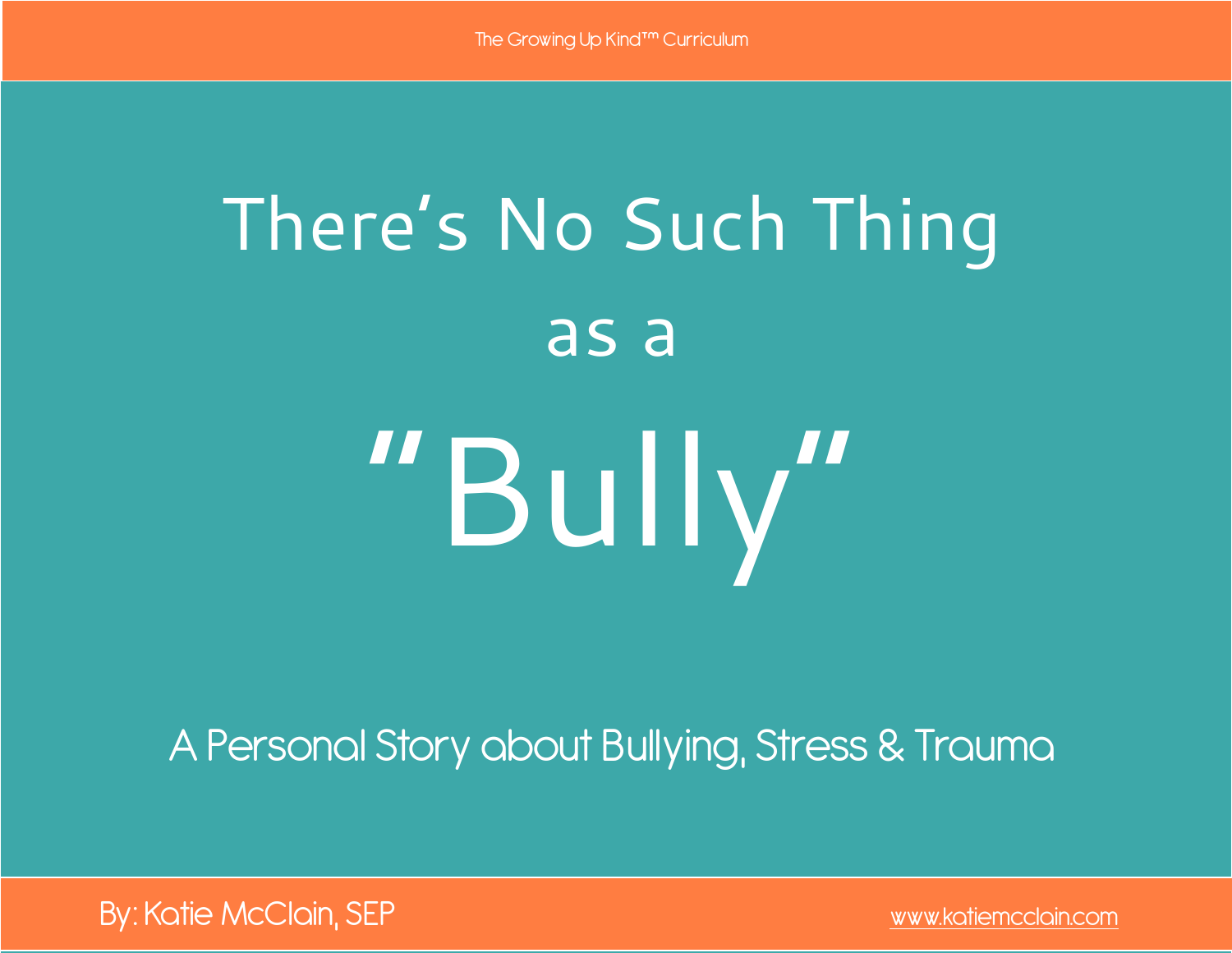#### Growing up was a highly stressful and fear filled experience.

*Its important for me to state at the outset that sharing this story is not an attempt to blame or excuse anyone's behavior including my own.* 

I was the second youngest in a large family. My parents were forever struggling to make ends meet. Both worked full time except for short periods when they were each laid off from jobs. Dad was an alcoholic and felt absent to me except for his looming anger. Mom did her best, but had also grown up in traumatic circumstances. She tried, but had limited energy and ability to connect and offer support to us kids. The stress of dealing with six children and an angry, alcoholic husband took up all of her capacity. What I remember most of all is lots of…

#### Anger, Yelling, and Fear of Punishment.

I often felt bullied by my siblings and was afraid of my dad. My nervous system was in a constant state of stress. Growing up in a house like this meant that there was little to no experience of safety. I know now that constant stress keeps the body in an ongoing state of fight, flight, or freeze.

*"By processing information from the environment through the senses, the nervous system continually evaluates risk. I have coined the term neuroception to describe how neural circuits distinguish whether situations or people are safe, dangerous, or life-threatening. Because of our heritage as a species, neuroception takes place in primitive parts of the brain, without our conscious awareness." Stephen W. Porges, The Polyvagal Theory: Neurophysiological Foundations of Emotions, Attachment, Communication, and Self-regulation*

*"Playing nice" comes naturally when our neuroception detects safety and promotes physiological states that support social behavior. However, pro-social behavior will not occur when our neuroception misreads the environmental cues and triggers physiological states that support defensive strategies."* Stephen W. Porges, The Polyvagal Theory

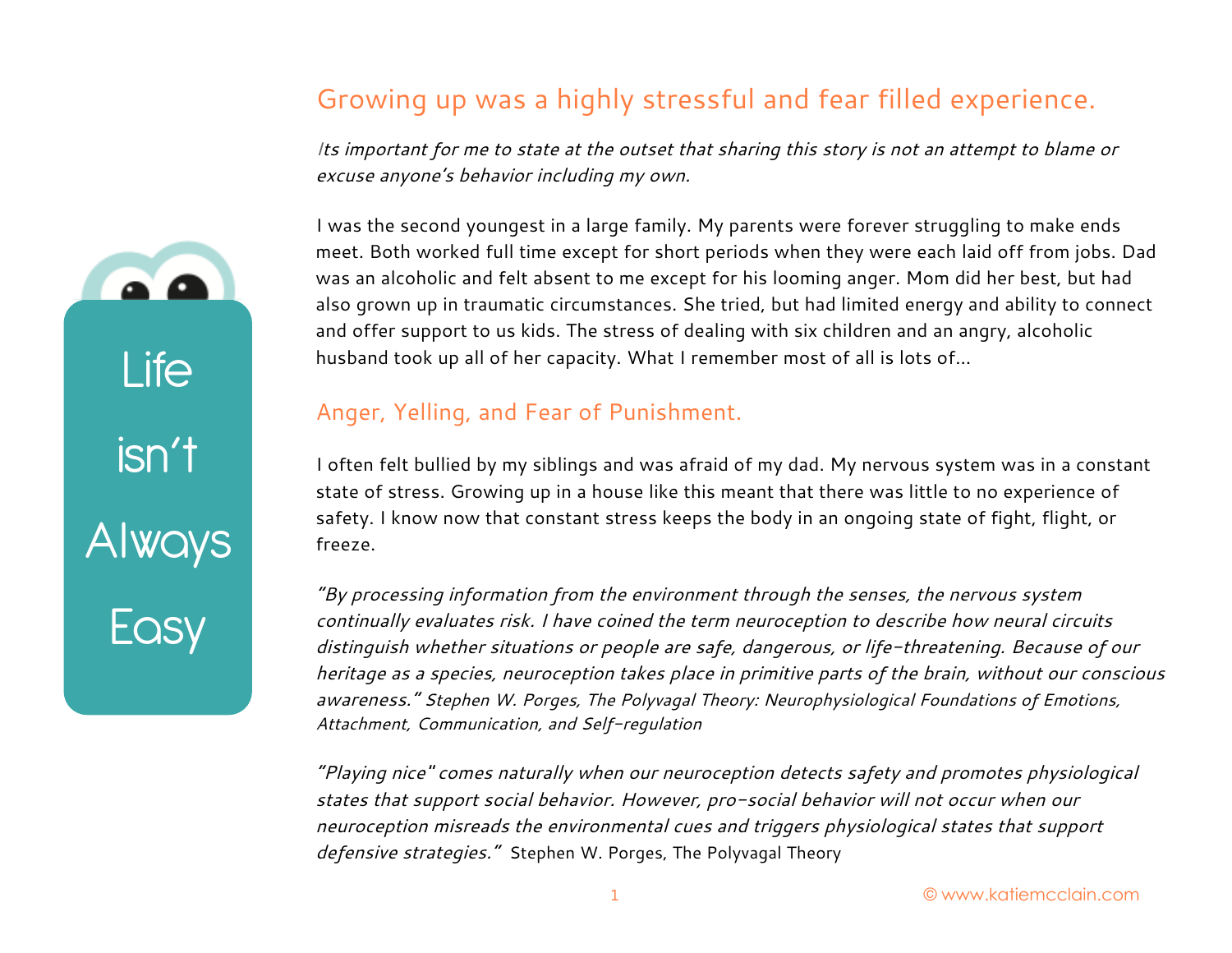I don't recall what was happening in my home when I was in the 4th grade, but my guess is there was something big and scary going on. There was always something scary going on.

#### I do remember that I bullied someone at school that year.

Its difficult for me to admit, but true. The girl I bullied was very pretty. Her stay-at-home mom tied her curly, long brown hair in a beautiful bow each day. Her clothes were new and clean and pressed, many of them hand-made. She only had one younger sibling. Her mom paid a lot of attention to her. This girl was quiet and sweet and shy. I think we had been friends at one point. I don't recall what triggered change in our friendship.

Wearing my mostly too small, hand-me-down clothes, I felt jealous. I'd had a short "pixie cut" because I'm told I screamed when my mom tried to brush the hair on my overly sensitive head. Something about this girl felt like a threat to me.

I know now that the feelings of threat I felt came from my body. I didn't know it then. My home life kept me in a near constant state of stress, which meant fear and threat were well grooved neural pathways in my brain that were easily triggered.

As a result, my young mind made up all sorts of things. This girl had what I wanted and needed. Her life looked perfect. I longed for more attention and was jealous that she seemingly received all the consideration she wanted from her mom. My 9-year-old brain and body felt threatened by her and the emotions this brought up made me act out with bullying behavior.

A scenario like this is not simple. And there aren't easy answers. But in my study of trauma and stress physiology, I've learned many things about the body and brain that could have helped 9 year-old me. Schools and teachers were an oasis for me. Yet, while they couldn't replace all of my needs and heal my pain, they might have helped prevent me from bullying the little brown-haired girl if they'd had the knowledge that I teach today in the Thought Monster Series and Growing Up Kind Curriculum.

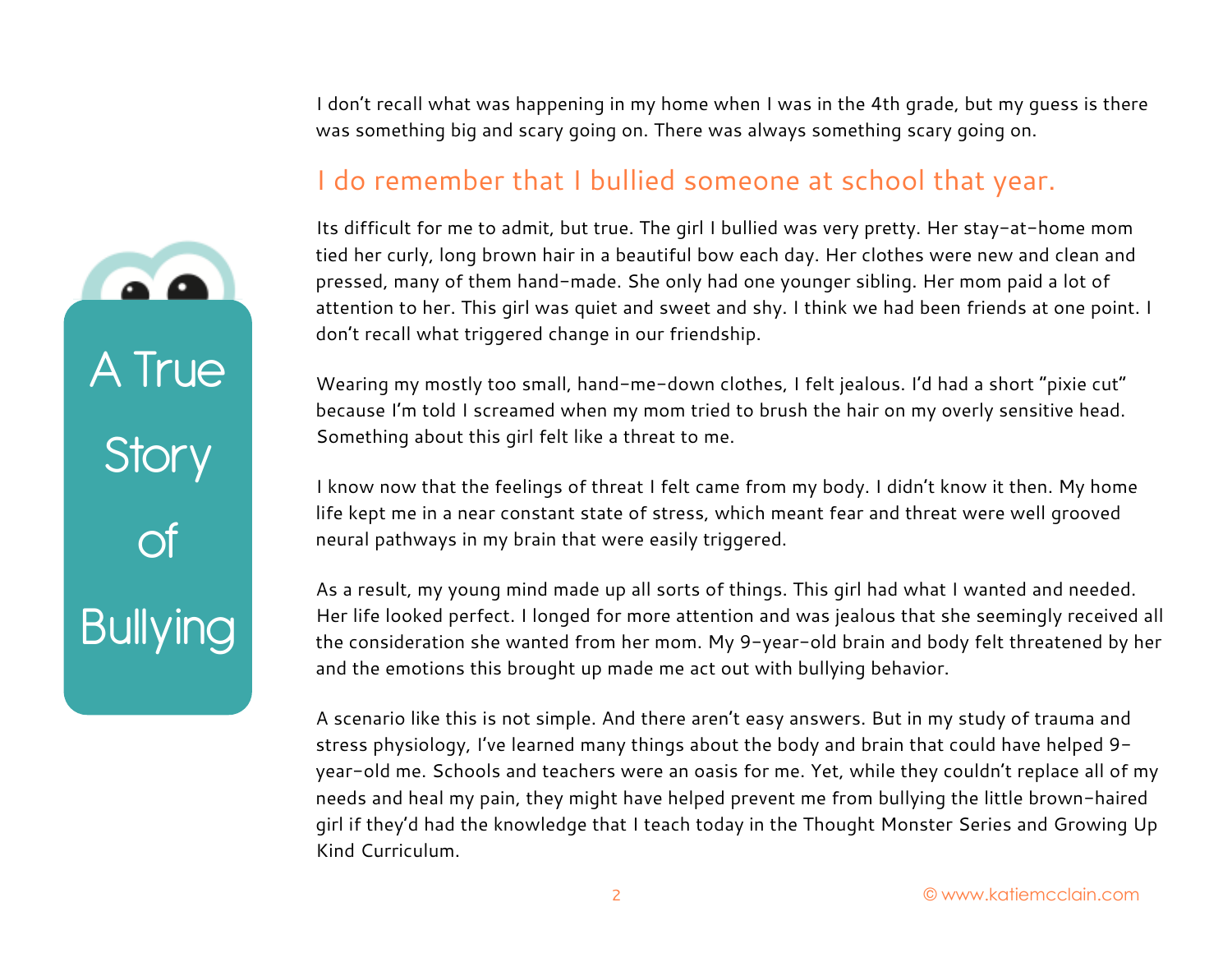One important thing that schools and educators can do is become [trauma-Informed.](http://www.echoparenting.org/trauma-informed-schools/) Knowledge of trauma and its effects can provide educators with the understanding and techniques to help children settle their nervous systems. Knowing how to settle the nervous system shifts us out of the fight, flight, or freeze response. Using compassionate connection, mindfulness, and bodybased tools not only moves our body out of fight or flight, it supports the child's ability to think and concentrate so they can learn.

An effective tool we can use to support kids with learning, whether they're living in a stressful home environment or not, is mind-body awareness. A tool I teach in my curriculum is one that I wish I'd had when I was a child. Its a simple cognitive tool that incorporates mindfulness and body awareness to help people shift out of stress physiology and into the neocortex where we can reason, think, and act more clearly. This tool is called the Thought Model.

Here's an example of what might have happened if I'd had a teacher who'd taught me or was able to walk me through the Thought Model when I was 9. The teacher could have used the tool to understand my motivation for bullying and also helped me to shift into more empowered thinking. In my imagination, I'm picturing myself at 9 and guiding younger me so I can find the thoughts that led me to lash out at the brown-haired girl.

#### Listening to my 9-year-old self, I find thoughts like this:

'My mom should make clothes like that for me.' 'My mom should let me grow my hair out.' 'My mom doesn't pay that much attention to me.' 'I should be more like that girl.'

A True

**Story** 

of

**Bullying** 

These thoughts made me feel angry and alone. The anger and loneliness caused me to act out by bullying.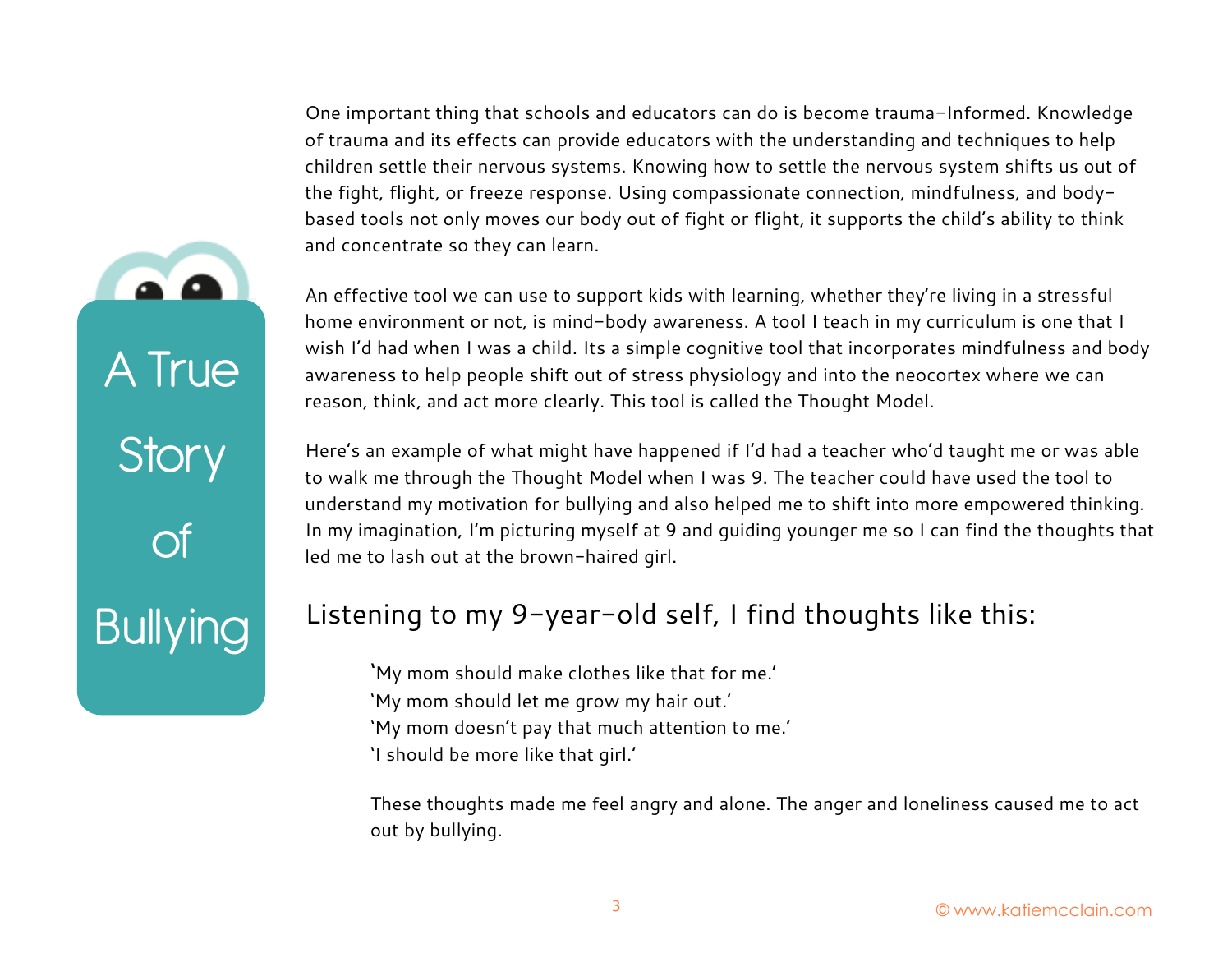The actions I took at age 9 were the result of my thoughts about this girl and myself, plus the anger and loneliness those thoughts caused inside of me. The thoughts I was thinking bubbled up from my body because of all the stress I was dealing with at home. These thoughts were then triggered by this girl and her beautiful hair and clothes. I lashed out with mean words, chasing, and throwing gum in her beautiful hair.

**Using the Thought Model can help the adults who are supporting kids to "stand in their shoes". This empowers teachers to understand that kids aren't "bad" and kids aren't "bullies".**

#### **Bullying is an action that people of all ages take as a result of how they are feeling.**

At age 9, I didn't know what to do with the turbulence of emotion I felt every day. I needed an adult who could listen and guide me. Unfortunately, I didn't have an adult like that at home. But I had teachers that I loved who cared about me.

When I was in school, stress and trauma weren't understood like they are today. But I believe that if my teachers had been trauma-informed and had had access to tools that could shift me out of my stress physiology and into my thinking brain, it might have stopped me from bullying. I needed an adult to connect with me compassionately, to listen, and to help me feel better and do better.

On the next page, I'll walk through and overview of the Thought Model to show how our thoughts create our actions and results in life. The Thought Model tool is only one of the moduless offered in Growing Up Kind™ Curriculum.



Bullying

is

an

**ACTION**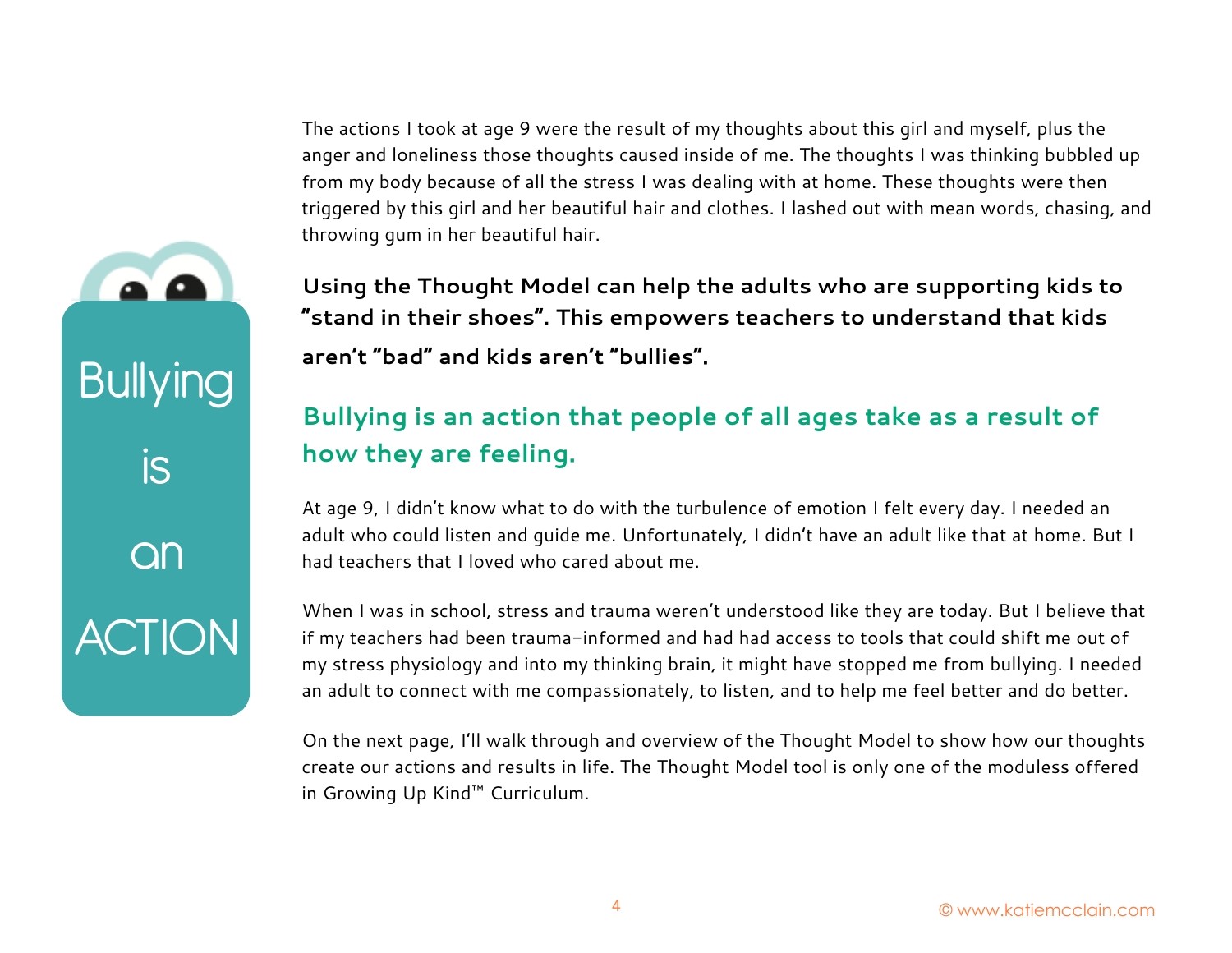Even children who grow up in healthy, safe homes experience the fight, flight or freeze response when they're stressed.



Coming into the present moment and understanding our Thoughts can shift us out of our stress physiology. The Thought Model is a useful tool for shifting into our thinking brain.

The Thought Model

#### **Thought Model Overview:**

- 1. We have CIRCUMSTANCES in life that we encounter each day.
- 2. THOUGHTS arise based on each Circumstance.
- 3. The Thoughts we have cause us to feel FEELINGS.
- 4. Most of us respond in some way to our Feelings. These responses are called ACTIONS or behaviors.
- 5. The Actions we take (or don't take) give us our RESULTS.

In the , a module of the Growing Up Kind™ Curriculum, we teach each part of the above Thought Model in detail. For many, understanding just one part of the model can create positive shifts!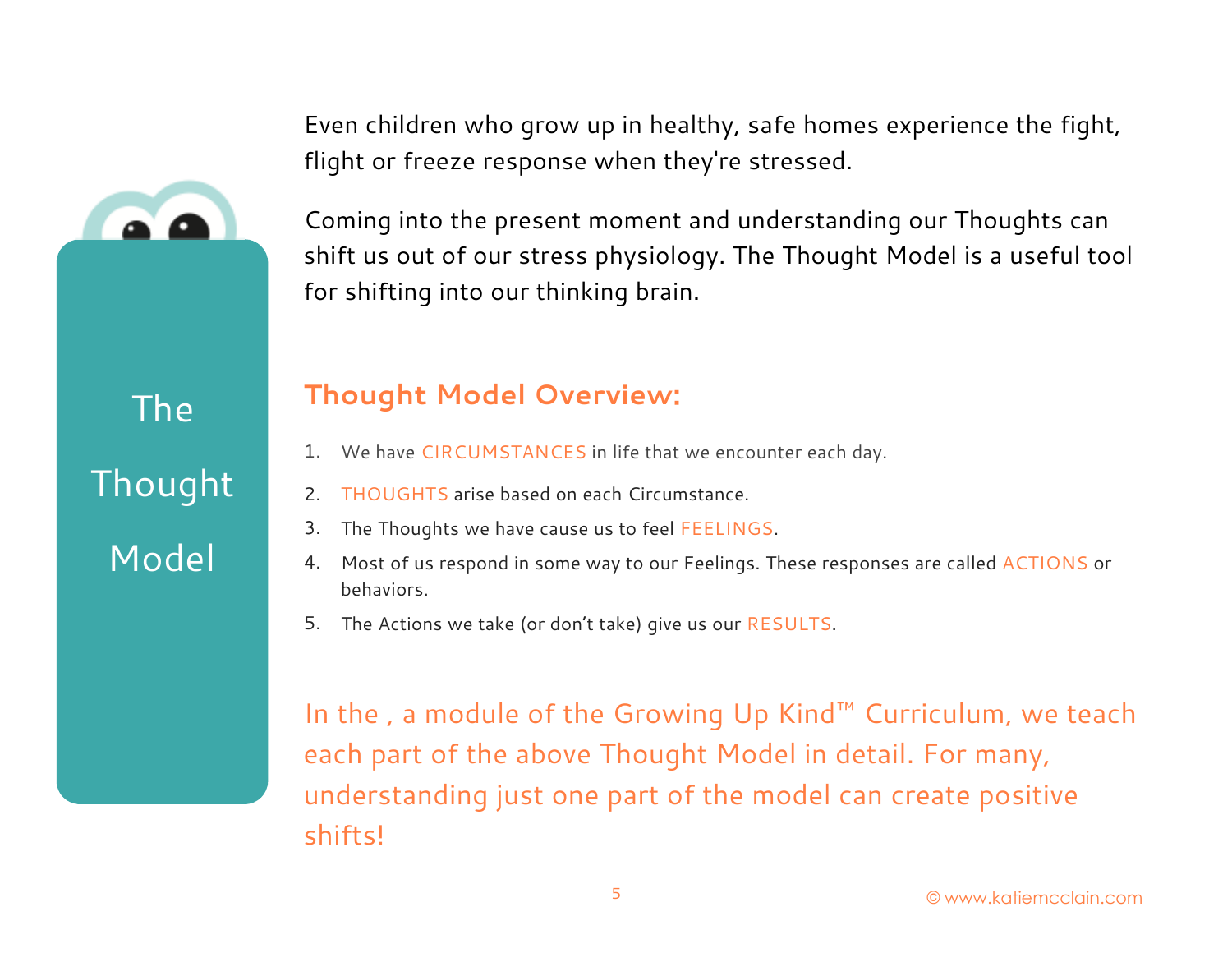### Later, I remember feeling very ashamed of hurting that little girl. The guilt stayed with me for years.

I could have used help from an adult to release those negative feelings and to forgive myself.

I didn't know that the painful thoughts I had about myself weren't true…until, as an adult, I learned how the body and mind work.

We Can **Heal**  We can teach the information about our thinking, about our stress physiology, and how our bodies work to children. We don't have to hold onto painful experiences long into our adulthood. In fact, the [Adverse Childhood Experiences](https://www.cdc.gov/violenceprevention/acestudy/index.html) Study conducted by Kaiser and the CDC has shown that painful experiences from childhood have a direct link to disease and adversity in adulthood.

In the Somatic Experiencing work I do with clients, I find that long held painful experiences affect the quality of life for people in the present even when the incident itself has been completely forgotten.

When children have a caring adult to support them in learning tools that help them manage during stressful experiences, release pain and stress in healthy ways, and help them build resilience, children are more likely to thrive. This is why I'm passionate about providing these tools for parents, educators, and kids.

I eventually did release the feelings of shame and most of the pain experienced in my childhood. In fact, my childhood was a big motivation for the healing work I do with adults and children today.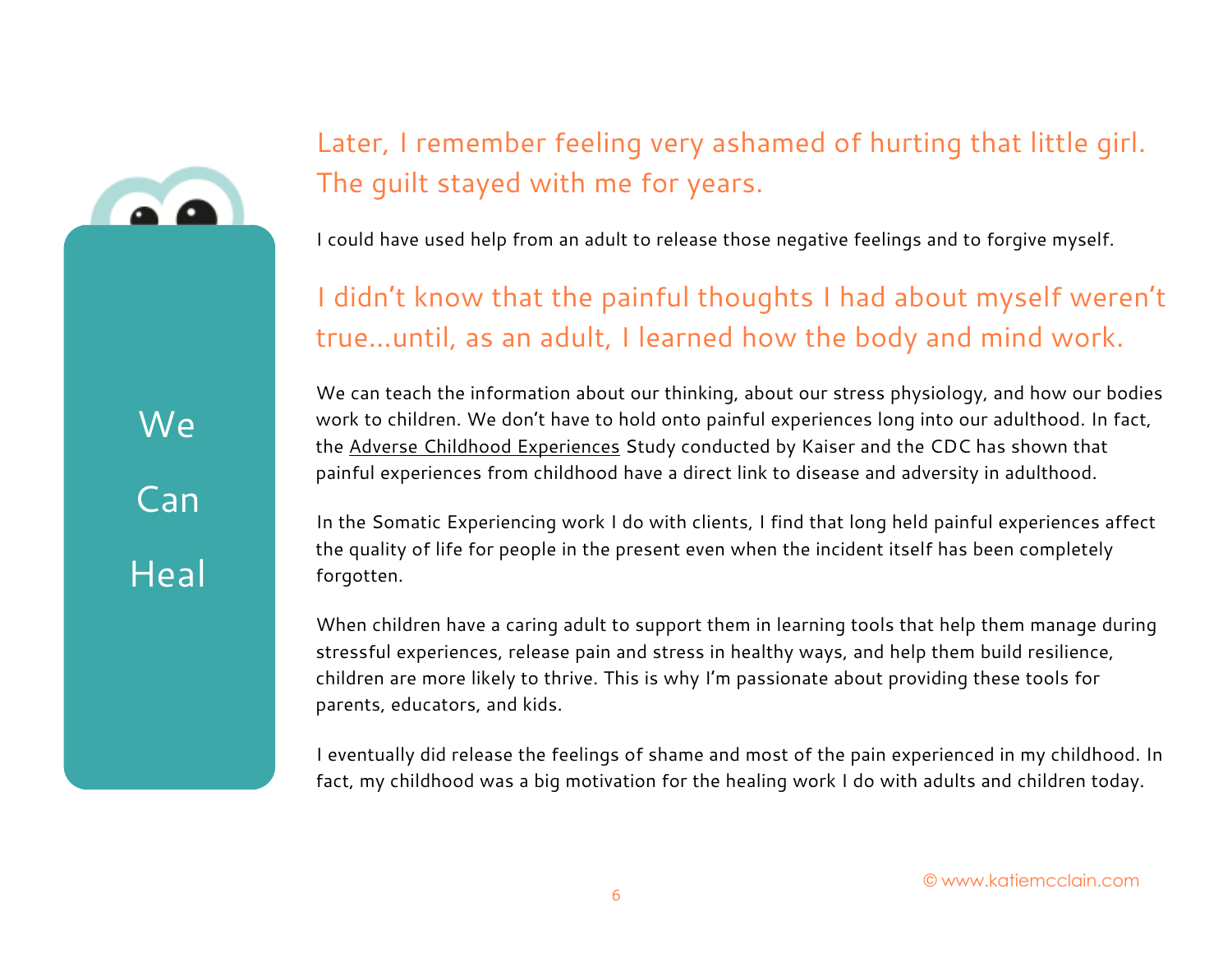

How

can

## adults

## help?

#### How to begin helping yourself and your kids. The Growing Up Kind Curriculum offers tools to support you:

1. UNDERSTAND STRESS & TRAUMA by becoming TRAUMA-INFORMED.

Not only will this help you in dealing with your kids and students, but this knowledge will help YOU increase your capacity to handle times of stress. We offer a module on stress physiology and the nervous system as well as tools you can use to support yourself and your kids in settling the stress physiology.

2. GROUND YOURSELF, GROUND THE KIDS IN YOUR LIFE.

We teach grounding tools, but if you have your own, use them with your kids now! Grounding is a very effective tool for shifting out of stress physiology.

3. LEARN THE THOUGHT MODEL.

If you're thinking, 'I'm not stressed or traumatized!', please know that the Thought Model is a powerful tool to use in your life and with your students to help feel better and do better in any circumstance!

- 4. CONNECT and be a COMPASSIONATE LISTENER for all children, especially your students and the kids in your care*.*
- 5. But first, TAKE CARE OF YOURSELF **•** FILL UP YOUR OWN COMPASSION TANK **•** SLOW DOWN **•** Make time to CONNECT with students every day **•** PAY ATTENTION **•** Listen like a CURIOUS SCIENTIST to what your kids say and share **•** KEEP TAKING CARE OF YOU!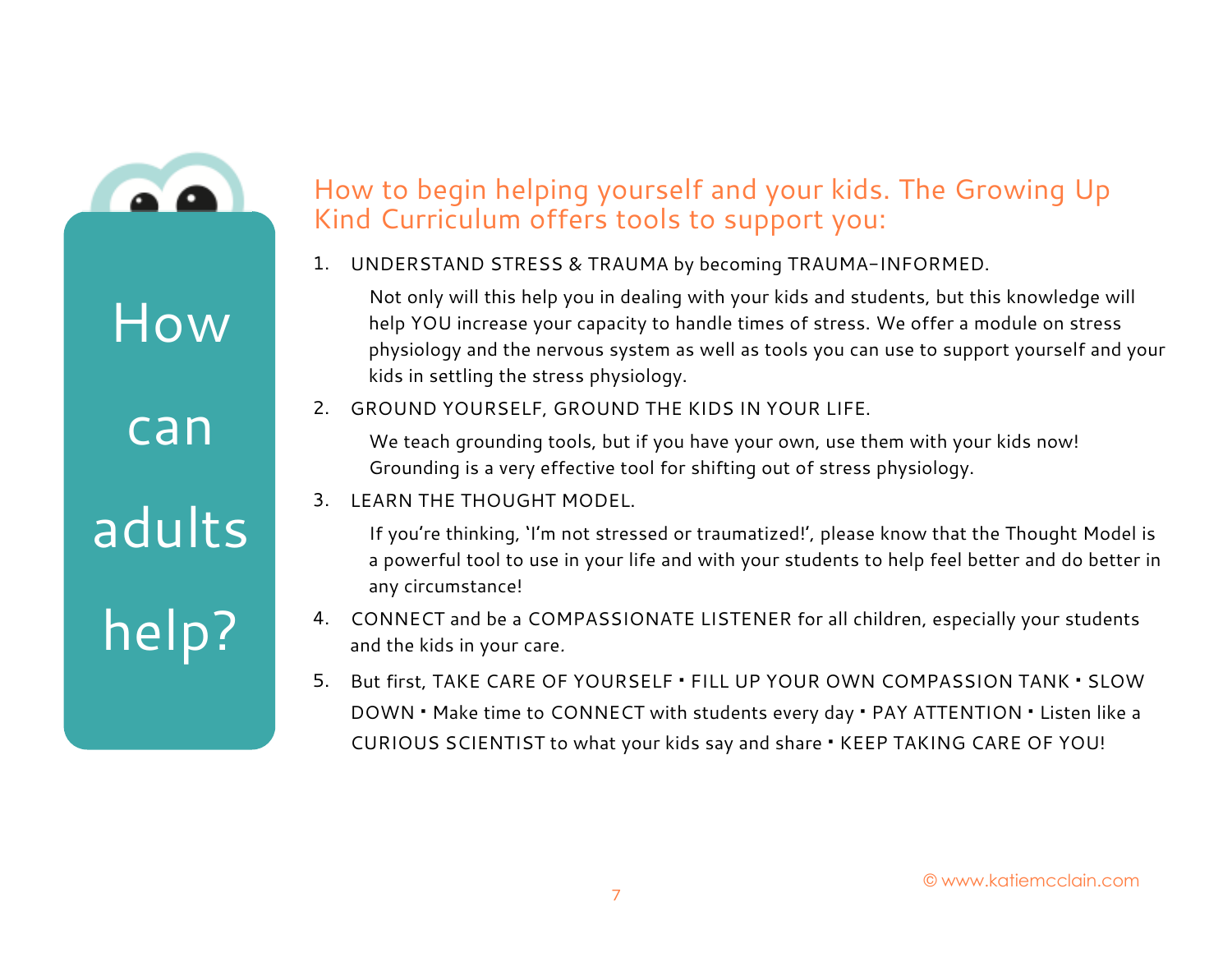**CONNECTION** and **LOVE** are HEALING

"Too often we underestimate the power of a touch, a smile, a kind word, a listening ear, an honest compliment, or the smallest act of caring, all of which have the potential to turn a life around."

Leo Buscaglia